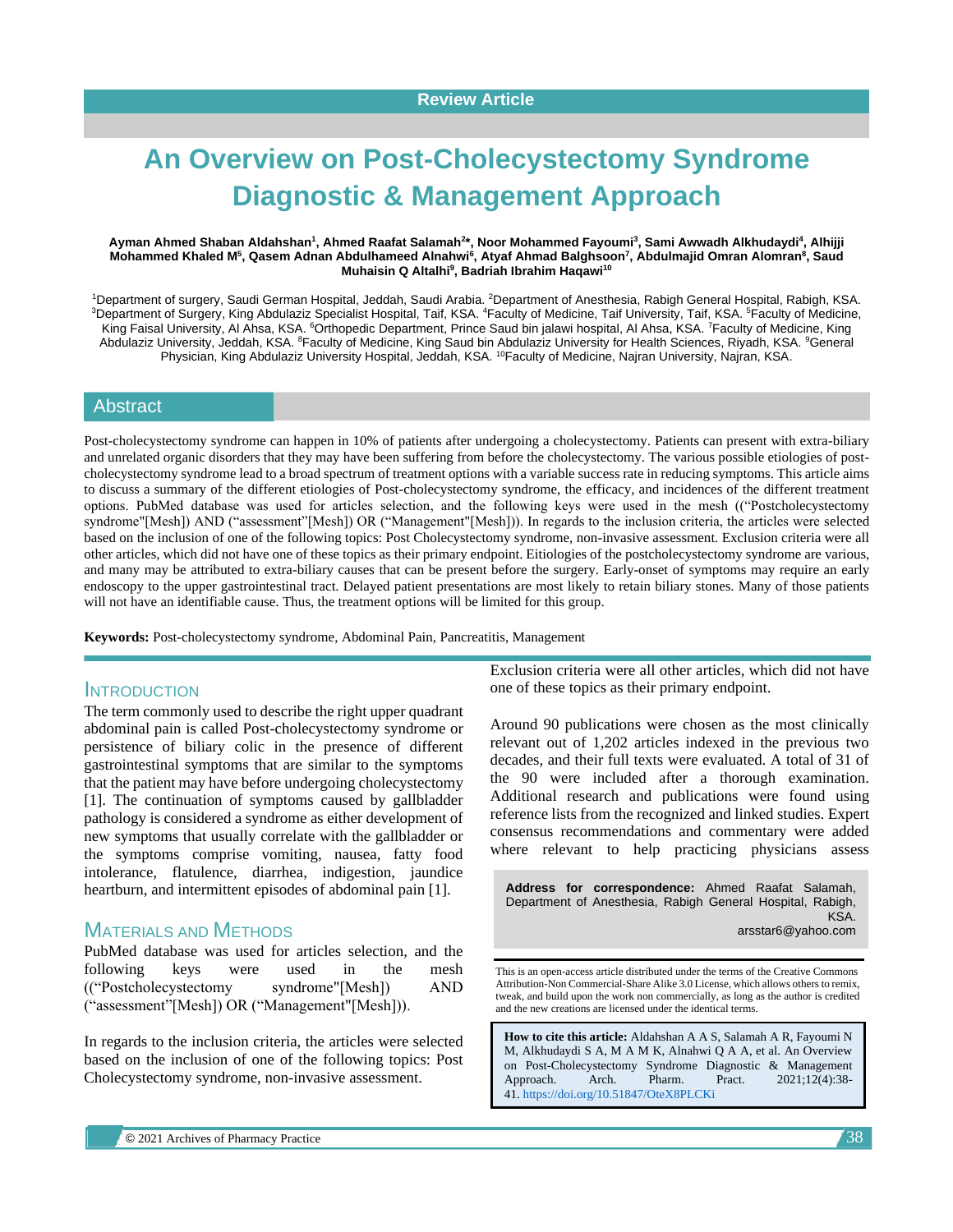postcholecystectomy syndrome most simply and practically possible.

# RESULTS AND DISCUSSION

Manifestation of Post-cholecystectomy syndrome may develop early on during the period of post-operative or may also display months to years after surgery. To help patients with symptoms after post-cholecystectomy syndrome, the patient should be provided with a known diagnosis to receive targeted treatment. Accordingly, this review article aims to provide an overview of the literature on etiologies of abdominal symptoms after Post-cholecystectomy syndrome and sequentially to aid physicians in recognizing the situation of patients' symptoms following PSC and optimize the treatment. It has been reported that approximately 50% of patients may experience gastrointestinal disorders and/ or organic pancreaticobiliary disorders, whereas the remaining patients are affected by extra-intestinal or psychosomatic diseases [2]. In addition, for around 5% of patients who undergo laparoscopic cholecystectomy, the etiology behind PCS is unknown [2]. Severe symptoms mostly occur due to a complication of cholecystectomy if they happen early when compared with mild, non-specific, or dyspeptic symptoms. A non-biliary cause of post-cholecystectomy syndrome should be expected if no gallbladder or calculi abnormalities are diagnosed at cholecystectomy, and the symptoms are similar to those suffered pre-operatively [2]. Treatment for Postcholecystectomy syndrome is tailored to the specific cause and includes medication, biliary stenting, sphincterotomy, surgical revision for severe strictures, and percutaneous drainage of biloma [3].

Post-cholecystectomy syndrome with 5 to 30% of patients having the frequency of postcholecystectomy syndrome differs in the literature. The post-cholecystectomy syndrome international occurrence is almost similar to the United States incidence. Studies have been found in 65% of the patients that did not develop any symptoms, whereas 28% of the cases developed mild symptoms, and only 2% of the patients had severe symptoms [4]. Even though there are no criteria exist in risk stratification preoperative, the post-cholecystectomy syndrome is more likely to develop in a patient due to specific factors [5]:

- Urgent surgeries present a higher risk of developing postcholecystectomy syndrome.
- 10-25% of patients develop PCS if cholelithiasis is present, whereas approximately 30% develop PCS if it is absent [5]
- With the increasing duration of preoperative symptoms, the increase in the risk of developing PCS is exponential. [5]
- Whether choledochotomy is performed or not, approximately 20% of patients will develop PCS [5].

A study in determining the prevalence of PCS identified sex and age as factors. The incidence around 43% in the age

group aged 30 to 69 years have an incidence of 21 to 31% and a female-to-male incidence ratio of 1.8:1 in patients aged 20 to 29 years [6].

#### *Aetiology*

Anatomic abnormalities identified at the time of exploratory surgery focused mainly on early studies. Improvement with advanced imaging studies, technology, and affects the preoperative approach in these cases have a better understanding of the etiologies. The gastrointestinal tract can be resulted from functional and organic diseases of the Postcholecystectomy syndrome and may be classified further based on the origin of symptoms [7].

- Practitioners most of the time overlook extrabiliary disorders like IBS, reflux esophagitis, peptic ulcer disease, pancreatitis, or as etiologies of PCS [7].
- Extra biliary etiologies commonly reported incorporate gastrointestinal causes like pancreatitis, pancreatic tumors and their complications, hepatitis esophageal diseases, mesenteric ischemia, peptic ulcer diseases, and diverticulitis [7].
- etiology of biliary known to cause post-cholecystectomy syndrome to incorporate such as retained calculi biliary strictures, bile leak, bile salt-induced diarrhea, sphincter of Oddi dysfunction cystic duct remnant, and stenosis, [3].
- Extra-intestinal causes like neurologic disorders and psychiatric diseases wound neuroma, intercostal neuritis, unexplained pain syndromes, and coronary artery disease may cause symptoms consistent with PSC [3].

### *Pathophysiology*

Modification in bile flow is suggested by the removal of the gallbladder reservoir function and gelding the bile flow is mainly related to the pathophysiology [8]. Gastrointestinal symptoms and diarrhea are suggested to be the major Bile with the mild trigger in patients. While the postcholecystectomy syndrome and its pathophysiology current knowledge had improved with endoscopic retrograde cholangiopancreatography and endoscopic sphincter of Oddi manometry in diagnostic guidelines introduction, understanding the pathophysiology is not fully till now [8]. Post-cholecystectomy syndrome is suggested to be caused by functional or organic diseases of the gastrointestinal tract and may be further classified into patients with symptoms of nonbiliary and biliary origin for systematic evaluation [8].

#### *Evaluation*

The initial workup for post-cholecystectomy syndrome usually includes [9]:

- Complete blood count (CBC) to roll out infectious causes
- When the patient acutely appear toxic blood gas analysis
- Possible evaluation of hepatobiliary or pancreatic diseases a complete metabolic panel, amylase, lipase, and prothrombin time (PT)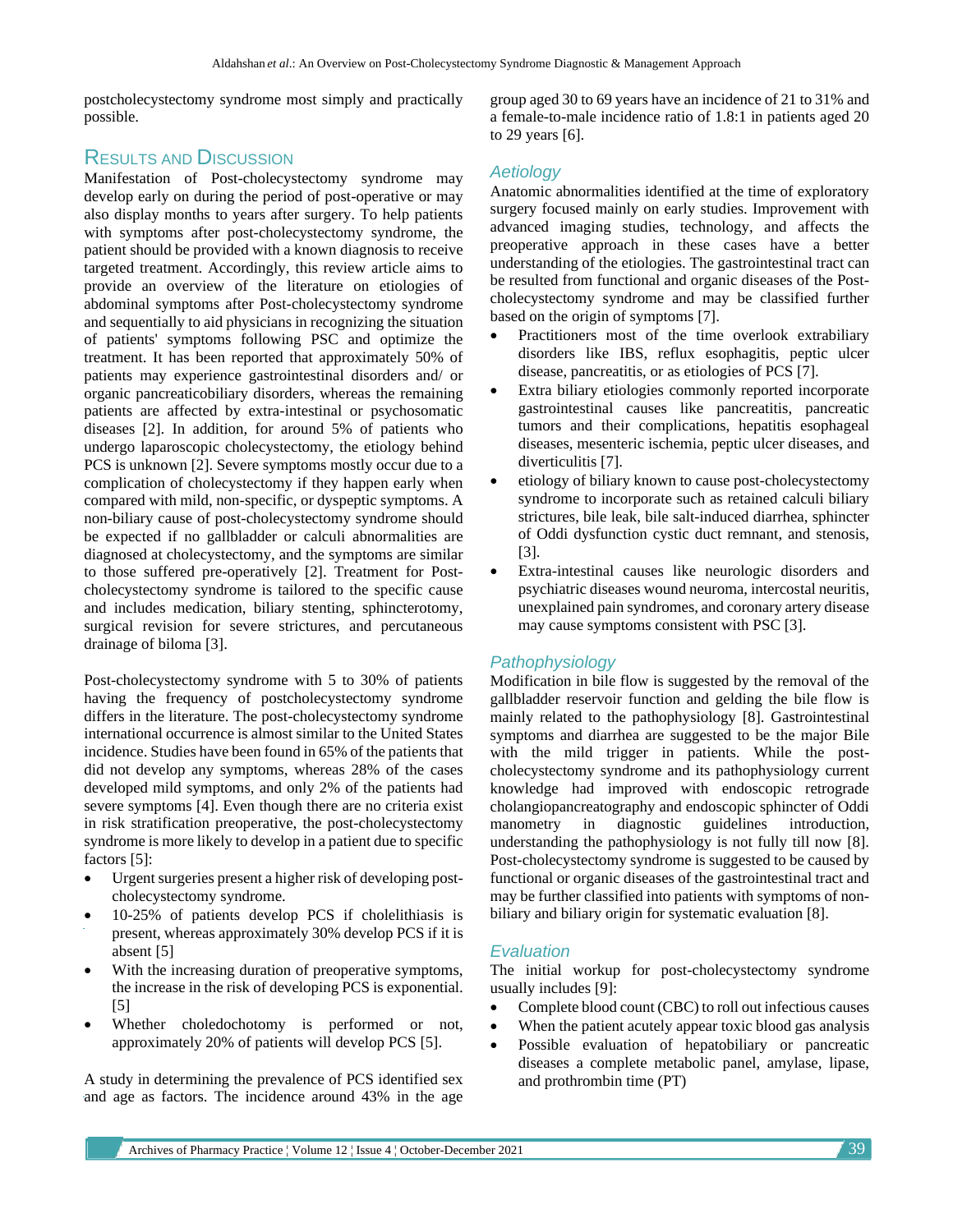Repeating the laboratory tests if symptoms are present may be considered if the above-mentioned are within the normal ranges. In addition, thyroid function hepatitis panel, gammaglutamyl transpeptidase, cardiac enzymes like causes may be recognized to exclude others by other laboratory tests [9].

Radiographic studies can be ordered with chest radiography to evaluate for mediastinal conditions and pulmonary diseases. In most cases abdominal imaging may be considered, abdominal ultrasound is a low-cost, noninvasive, and hasty test to appraise the pancreas, hepatobiliary system, and the surrounding areas [9]. A dilation of up to 10mm in the common bile duct is considered to be normal, while in most cases, a dilation of more than 10mm, is thought to be diagnostic of a distal obstruction that is suggestive of CBD stricture, ampullary stenosis, or a retained stone. A computed tomography scan may assist in diagnosing pancreatitis or pancreatitis complications, like pseudocysts [9]. Nuclear imaging as a hepatobiliary iminodiacetic acid scan can benefit analyzing the sphincter of Oddi deterioration as a possible cause or demonstrate a biliary leak even though it is challenging to differentiate between biliary stenosis and dyskinesia [9]. Endoscopic ultrasonography is an important diagnostic method to determine the patients that may require endoscopic retrograde cholangiopancreatography; Approximately 50% and can help find cystic residue stones utilizing EUS helped tremendously in lowering the total of cases who underwent ERCP [9]. Visualizing the ampulla of Vater and evaluating the mucosa of the gastrointestinal tract from the esophagus to the duodenum for abnormal findings directly helps to utilize Esophagogastroduodenoscopy. diagnostic test for the PCS recognized is to be ERCP and the most useful as about half the patients with the postcholecystectomy syndrome may have an underlying biliary etiology for the disease [9]. Stone extraction or sphincterotomy can be performed at the time of the ERCP utilizing therapeutic maneuvers. Patients that are incapable to go through ERCP Percutaneous transhepatic cholangiography and magnetic resonance cholangiopancreatography are other options [9].

### *Treatment*

Post-cholecystectomy syndrome is in general considered a temporary condition as further workup may establish a functional or organic diagnosis. Diagnostic findings according to the investigation that is made and may incorporate procedural or pharmacologic paths therapy will be conducted.

#### *Pharmacologic Approach*

The following paths may be considered while managing patients with PCS and the goal of pharmacotherapy is to reduce morbidity and avoid complexities [9].

• The administration of antispasmodics, bulking agents, or sedatives can be helpful in patients with irritable bowel syndrome.

- Cholestyramine can be beneficial for patients with diarrhea.
- To provide some relief in patients with gastritis or GERD symptoms, proton-pump inhibitors, antacids, or histamine-2 blockers may be given.

#### *Procedural Approach*

Procedural therapy should be specific to the diagnosis, similar to the pharmacologic approach. Surgery is an option in case there is an identifiable and well-established cause to react to an operational therapy [10]. ERCP is the most commonly ordered method used for both diagnostic and therapeutic purposes. In rare cases, no identifiable etiology is found on ERCP and initial workup. Patients are commonly found to be refractory to a medical treatment for which prior surgery cases may be required [10]. In cases where exploration is not revealing, the patient may acknowledge sphincteroplasty [10].

Surgical excision of the residue cystic duct may be necessary in a few cases to avoid further development of PCS However, in cases of post-cholecystectomy syndrome ensuing from residue cystic duct lithiasis or Mirizzi syndrome, stone removal by endoscopic treatment may be satisfactory [11].

# **CONCLUSION**

Possibly causes of Postcholecystectomy are symptoms by several etiologies and segregate into incidental or unrelenting symptoms. Laparoscopic surgery or coexistent diseases most due to symptoms suggested causing physiological changes. Even though the treatment is available for most causes of persistent symptoms after gallbladder removal, optimized indication for surgery remains the key.

ACKNOWLEDGMENTS: None CONFLICT OF INTEREST: None FINANCIAL SUPPORT: None ETHICS STATEMENT: None

### **REFERENCES**

- 1. Zackria R, Lopez RA. Postcholecystectomy Syndrome. StatPearls. Treasure Island (FL): StatPearls Publishing. Copyright © 2021, StatPearls Publishing LLC. 2021.
- 2. Schofer JM. Biliary causes of postcholecystectomy syndrome. J Emerg Med. 2010;39(4):406-10.
- 3. Girometti R, Brondani G, Cereser L, Como G, Del Pin M, Bazzocchi M, et al. Post-cholecystectomy syndrome: spectrum of biliary findings at magnetic resonance cholangiopancreatography. Br J Radiol. 2010;83(988):351-61.
- 4. Peterli R, Merki L, Schuppisser JP, Ackermann C, Herzog U, Tondelli P. Postcholecystectomy complaints one year after laparoscopic cholecystectomy. Results of a prospective study of 253 patients. Chirurg. 1998;69(1):55-60.
- 5. Russello D, Di Stefano A, Scala R, Favetta A, Emmi S, Guastella T, et al. Does cholecystectomy always resolve biliary disease? Minerva Chir. 1997;52(12):1435-9.
- 6. Freud M, Djaldetti M, De Vries A, Leffkowitz M. Postcholecystectomy syndrome: a survey of 114 patients after biliary tract surgery. Gastroenterologia. 1960;93(5):288-93.